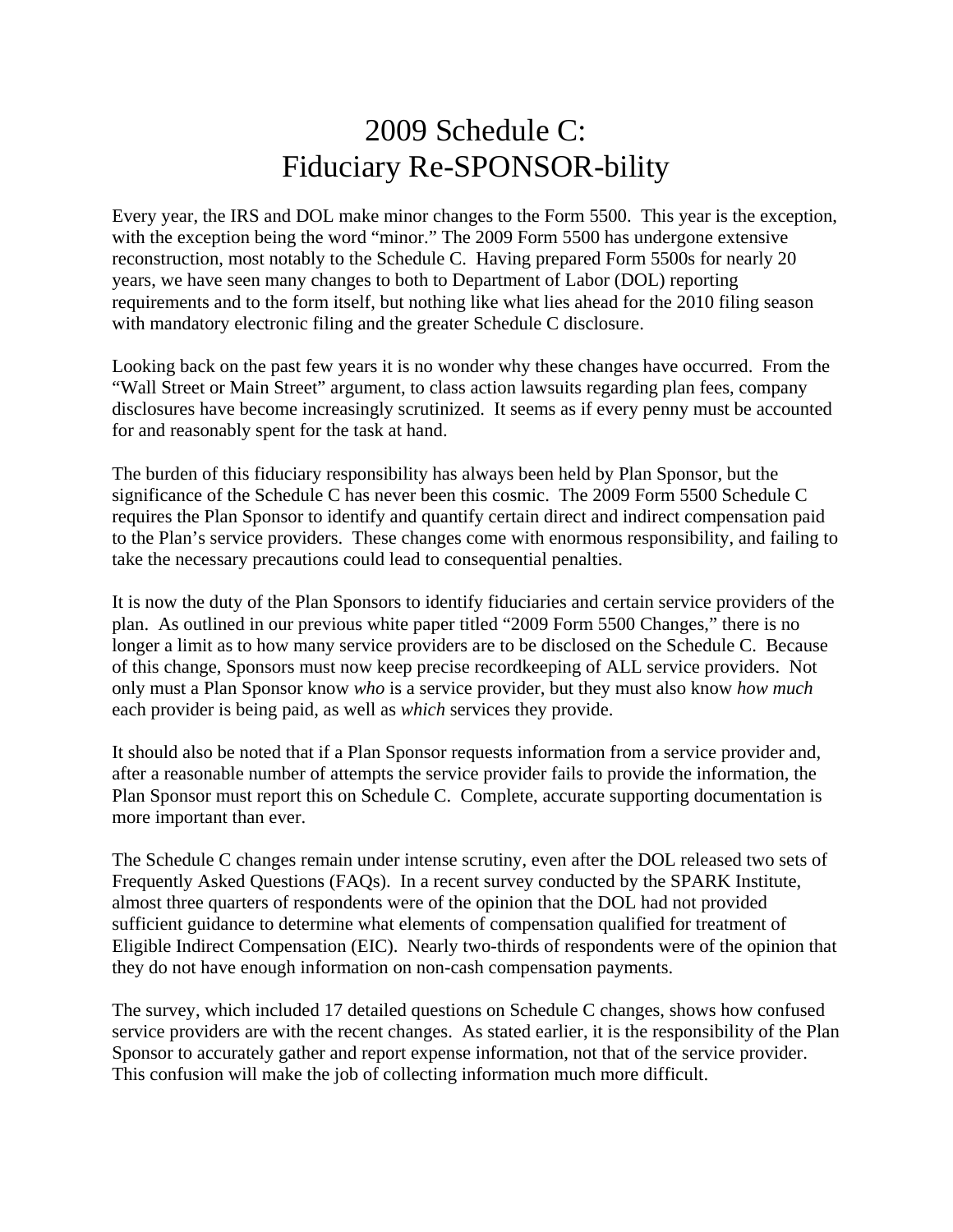The SPARK survey results clearly show that there will be extra cost and effort in the Schedule C reporting under the new rules. Sponsors will bear most of this burden. Confusion on the part of service providers may result in reporting inconsistencies and/or inaccurate data. Sponsors will have to set aside more time and effort in order to successfully gather the data in a timely and accurate manner.

In a perfect world, Plan Sponsors would have contacted the service providers at the beginning of 2009 requesting that they keep track of all fees and expenses made throughout the year. These expenses could have been categorized at the time they occurred, and a running total could have been kept throughout the year. Then, at the end of the plan year, the Sponsor would contact the service provider, requesting the information, and the information would be readily available to be sent to the Plan Sponsor.

Unfortunately, we do not live in a perfect world. In the real world, it is still unclear how every fee should be categorized, service providers have not kept running totals, and information will need to be researched thoroughly in order to comply with the Schedule C requirements. Plan Sponsors must also depend on timely completion of Schedule C requests, which in the past has rarely been the case.

The following steps are recommended to successfully perform your fiduciary responsibility with regard to Schedule C, if you were to do it alone:

- 1. Identify ALL plan service providers.
- 2. Contact all service providers to relay the information that will be necessary to disclose for 2009.
- 3. Work with an ERISA Attorney to ensure that the information being disclosed is sufficient.
- 4. For those service providers who fail to disclose the information, follow up and document communications.
- 5. Keep track of all correspondence to and from service providers, ensuring that everything was done timely and accurately.

Although Atéssa Benefits, Inc. would not bear the burden of fiduciary responsibility for the Plan Sponsor, we are able to ease the burden by collecting expense information and preparing the Schedule C. The following steps are recommended to successfully perform your fiduciary responsibility, if you were to contract Atéssa Benefits, Inc.:

- 1. Identify ALL plan service providers
- 2. Send a detailed worksheet of all service providers, along with address and primary contact